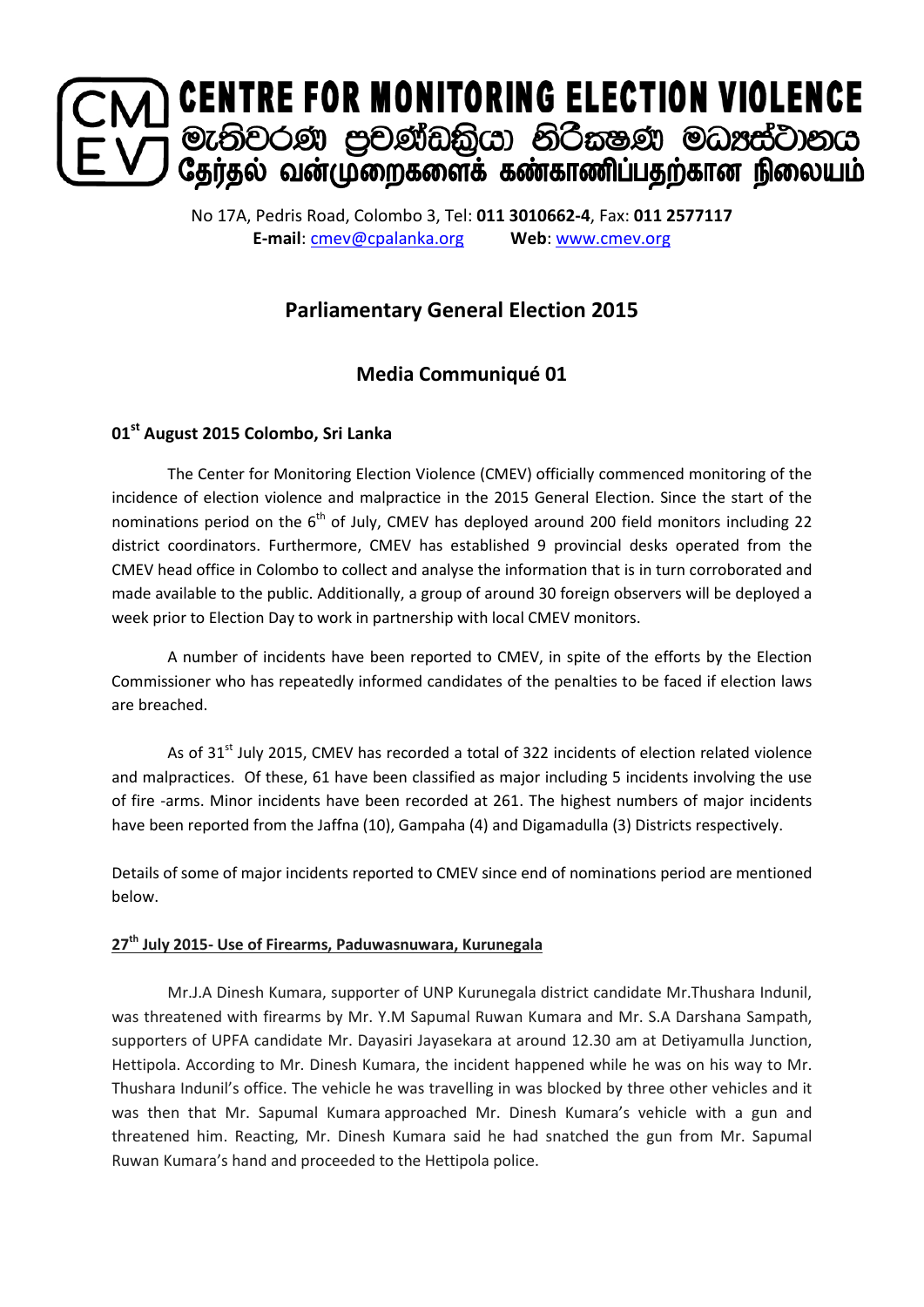OIC Hettipola Police Mr. S.N. De Soyza IP, confirmed that Mr. Dinesh Kumara has lodged a complaint pertaining to this incident and had handed over the weapon to the police as evidence. Vehicles bearing number plate 53-6676 (Dolpin Van), 54-7133 (Double-Cab) and NWKC 7790 (Suzuki Swift) were reported to have been used in the incident and the two suspects have been produced before Hettipola Magistrate under B425/15 and were subsequently released on personal bail.

Attempts made by CMEV to contact Mr. M Sapumal Ruwan Kumara and Mr. S.A Darshana Sampath pertaining to these charges, were not successful.

#### **26th July 2015- Coercion and Threat, Kekirawa, Anuradhapura**

It was reported to CMEV that the wife and mother of Mr. Sapumal Senanayake, Coordinating Secretary of Anuradhapura District UNF candidate Mr. P. Harrison, were threatened and intimidated at his residence around 8.50 P.M at 'Sri' Aluthwewa, Galkiriyagama in Anuradhapura. It is alleged that a group of 5 to 6 unidentified individuals arrived at Mr. Senanyake's residence when he was not at home and demanded that they be permitted inside. When his wife and mother questioned them regarding their purpose the group had said that they had come to kill Mr. Sapumal. Moreover, when the ladies had refused them entry and asserted Mr. Sapumal was not at home, they had tried to break into the house, but were unsuccessful. Afterwards they allegedly damaged the property by throwing sand and mud at the walls. Mrs. Senanayake believes the perpetrators were supporters of the North Central Provincial UNP Member, Mr. Chandima Gamage.

Ms. Niluka Nilmini Senanayake, wife of Sapumal phoned in the incident to Galkiriyagama Police and the police visited the location that night. However, OIC Galkiriyagama Police, Mr. Prasanna Welikala IP, told CMEV that they had not received a complaint with regard to this incident. He stated that Mr. Sapumal had however lodged a complaint regarding a threatening telephone call, which he had received on the 23<sup>rd</sup> July 2015, three days before this particular incident. When CMEV inquired as to why a complaint had not been lodged regarding the incident on the 26th , Mr. Sapumal responded that he chose not to lodge a complaint with regard to this incident as he wished to refrain from making accusations that would taint either Mr. P. Harrison or Mr. Chaminda Gamage.

### **24th July 2015- Misuse of Public Property, Avissawella, Colombo.**

It was reported to CMEV that the former UNP Seethawakapura Municipal Council Chairman Mr. Susil Premalal Pinthu has used physical and human resources belonging to the Municipal Council for campaign purposes on 24<sup>th</sup> July 2015. According to reports, he had conducted door -to -door canvassing with the aid of minor staff and industrial section staff belonging to the Municipal Council. Mr. Susil Premalal Pinthu was unavailable for comment on these allegations.

Ms. Shashika Devapriya, Secretary of Municipal Council confirmed to CMEV that 75 employees had not reported to work on the mentioned day and some had even taken leave. Furthermore, she said that the industrial section employees who are paid a daily wage would not be paid if they had not reported for work.

Mr. Geethanajan Gunawardena, the local organizer for the UPFA accepted that these allegations were most probably accurate. An eyewitness Mr. Anura Obeysinghe, an independent candidate, also confirmed these allegations to CMEV.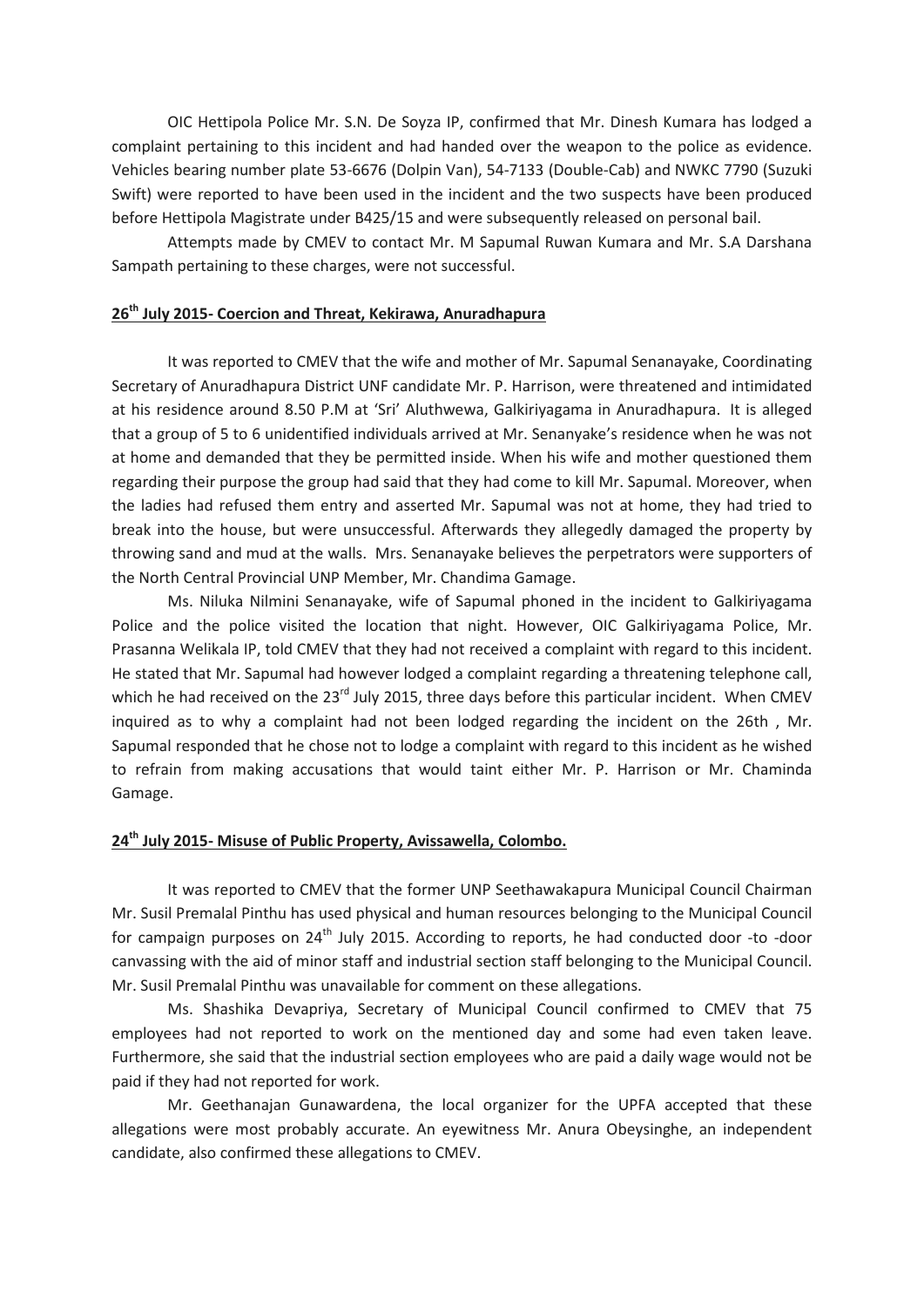#### **23rd July 2015- Assault, Illukwatha, Kandy**

 Democratic Party supporter Mr. Weerasinghe Mudiyansalage Saman Dissanayake of the Kandy district was allegedly attacked by an unidentified group of people around 11.00pm at Muruthalaw, Illukwatha. The CMEV monitor in the area said that Mr. Dissanayake was admitted to the Kandy General Hospital ward No. 10. When CMEV spoke to Peradeniya head of election operations Mr. C.I Kanangara, he stated that they had received a complaint and that investigations were underway. When CMEV sent monitors to the hospital to inquire after Mr. Dissanayake, he was not present and attempts to contact him were unsuccessful.

### **22nd July, 2015- Assault, Kandy**

An unidentified group broke into the main campaign office of the UNP candidate Mr. Rauf Hakeem at No. 258, Katugasthota Road, Kandy and assaulted Mr. Salaheer who is the candidate's coordinating officer and Mr. Dananjaya Bandara a supporter of Mr. Hakeem around 7.30 pm on 22<sup>nd</sup> July 2015. Mr. Salaheer has received medical treatment for minor injuries from the Kandy Hospital. Speaking to CMEV he said the group had first damaged cut outs stored at the office and attacked Mr. Bandara and himself. CMEV was unable to contact Mr. Hakeem for comment.

Speaking to Mr. Kularathne IP, of the Katugasthota Police station; he stated that investigations were underway to collect further evidence pertaining to the identity of the perpetrators.

### **21st July 2015-Threat and intimidation, Medirigiriya, Polonnaruwa**

Mr. W.P. Chaminda Kumara and his wife, Ms. G.G.S. Kumari, supporters of the UPFA, received death threats from a group of UNP supporters affiliated to Polonnaruwa District candidate Mr. Nalaka Kolonne. According to reports, the group was travelling in a white TATA Cab decorated with stickers of Mr. Kolonne around 1.30 am on  $21<sup>st</sup>$  July 2015 and according to Ms. Kumari, they were under the influence of alcohol and armed with swords and batons. During the verbal confrontation that followed the death threats, the group had damaged the temporary campaign office next to the house of the UPFA supporters. When fleeing the scene, the group reportedly stole flag -poles from the campaign office.

One of perpetrators has been identified as Mr. Chinthaka and the complaint regarding the incident has been lodged at Medirigiriya Police under EIB 06/28. CMEV contacted Mr. N.P.S. Jayalath (IP) of the Medirigirya Police Station who confirmed the incident and stated that proof pertaining to the incident has been produced to Higurakgoda Magistrate under complaint B 594/15.

### **21st July 2015- Assault, Batticaloa**

Mr. Selladurai Arasaratnam, UPFA candidate in Batticaloa was allegedly assaulted by Mr. Tharmarajah Pradeeban a supporter of TNA candidate Mr. Karunagaran. According to reports received by CMEV, the incident occurred at about 11 pm on the  $21<sup>st</sup>$  of July 2015 at the residence of Mr. Selladurai Arasaratnam in the presence of his family and supporters.

When CMEV contacted Mr. Selladurai Arasaratnam, he stated that 4 individuals at 11.00 pm hurled verbal abuse at him and threw rocks at his home. When one of the perpetrators Mr.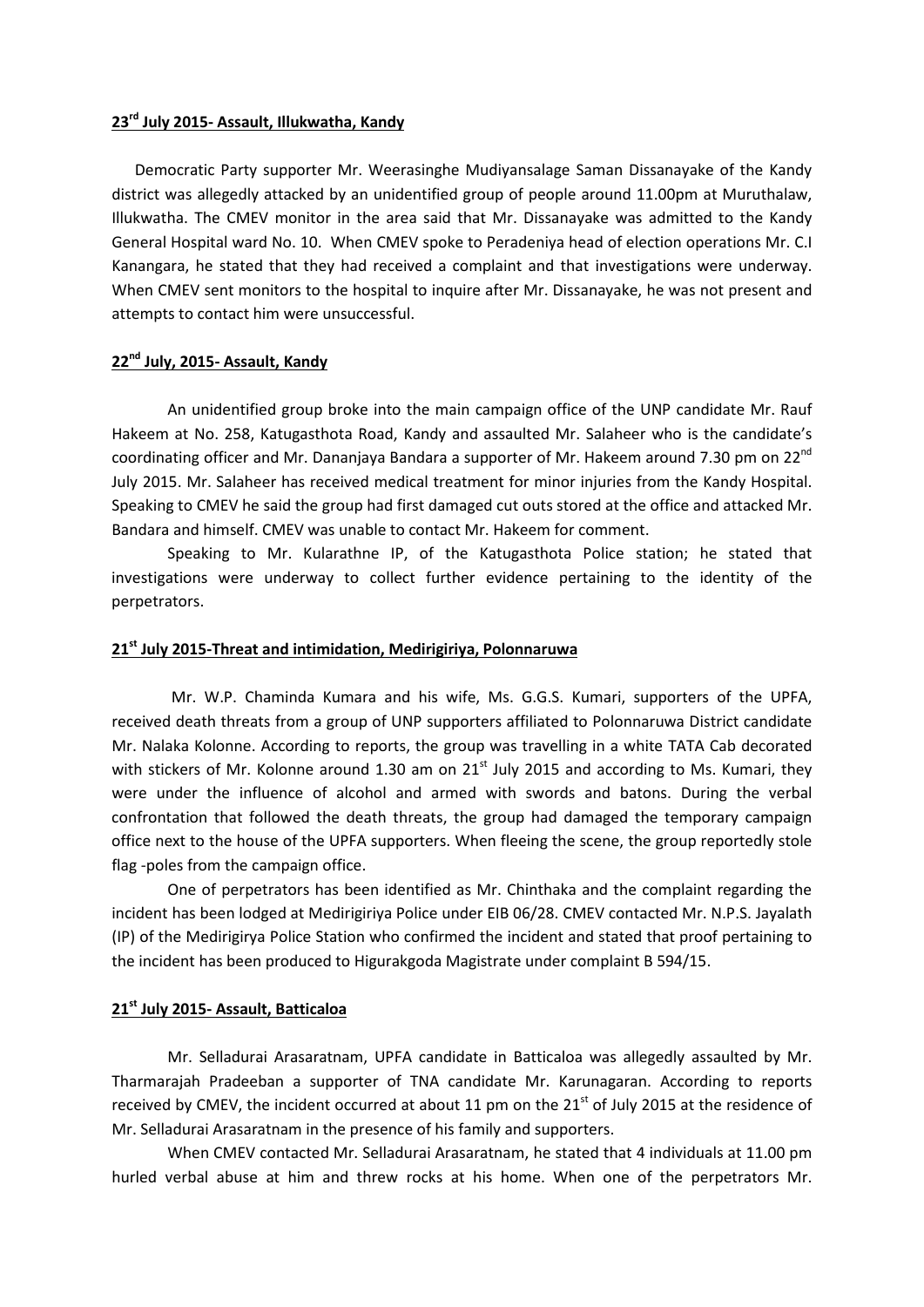Pradeeban, attempted to scale the gate and enter the garden, he was restrained by supporters of Mr. Arasaratnam. The latter, in turn, had contacted the police.

Mr. Karunagara, stated that his supporter had been kidnapped while travelling home with food, assaulted and then handed over to the police who had not realized that he was the victim as opposed to the perpetrator. When Mr. Pradeeban, was contacted by CMEV, he stated that he had lent his vehicle to Mr. Karunagara and after coming home he had been curious as to the noise coming from his neighbour's home which happened to be Mr. Selladurai Arasaratnam and it was at this point that he was hit by a chain which rendered him unconscious prior to being apprehended by the police.

In speaking to the police to clarify these varying accounts, they confirmed that Mr. Pradeeban had been taken to hospital prior to being processed. They also confirmed that the Batticaloa Magistrate Court had assigned a personal bail of Rs. 100,000, which had been settled. Mr. Pradeeban was released from custody.

#### **19th July 2015, Threat and Intimidation, Yatiyantota Electorate, Kegalle**

Mr. Irajarathinam Isurajan of Ceylon Worker's Congress (CWC) of Yatiyantota electorate and his sister, Ms. Irajarathinam Shiromi were awakened from their sleep, threatened and intimidated by Mr. Sanjeewa Abeykoon UNP opposition leader of Yatiyantota Pradeshiya Saba and three of his supporters. The incident occurred around 11.00 pm. Ms. Shiromi has identified Mr. Sanjeewa Abeykoon among the perpetrators.

A complaint was lodged at Seethawakapura Police division, under NCR 10/81-2015 by Ms. Shiromi. Mr. Nishanka SI, officer in-charge of election affairs at Yatiyantota Police station confirmed that a complaint was received from Ms. Shiromi the following day. The police had informed both parties to be present at the police station at 12.30 pm for mediation the day after the incident. CMEV field officers were informed by the plaintiff, Mr. Isurajan, that Mr. Abeykoon had not been present for the mediation process, as per the directives of the police.

### **17th July 2015, Misuse of state resources, Kelaniya Electorate, Gampaha**

It has been reported to CMEV that Gampaha district candidate Mr. Prasanna Ranaweera of UPFA has used public property for election campaigning and propaganda purposes. He has used the reception hall belonging to Kelaniya Pradeshiya Saba to conduct a meeting with his supporters at around 10.30 am on  $16<sup>th</sup>$  July 2015. Furthermore, under the guise of the dengue eradication program he had conducted house-to-house visits the following day. It has also been reported that he continues to use office stationery, appliances, and employees of the local authority for campaign activities in addition to the vehicles owned by the local authority.

When CMEV contacted Ms. Nelum Kumari, Secretary of Kelaniya Pradeshiya Saba she said that payment had been made for the use of the reception hall. However, she admitted that employees are participating in his campaign after office hours. When contacted by CMEV, Mr. Prasanna Ranaweera denied all allegations regarding the misuse of public property.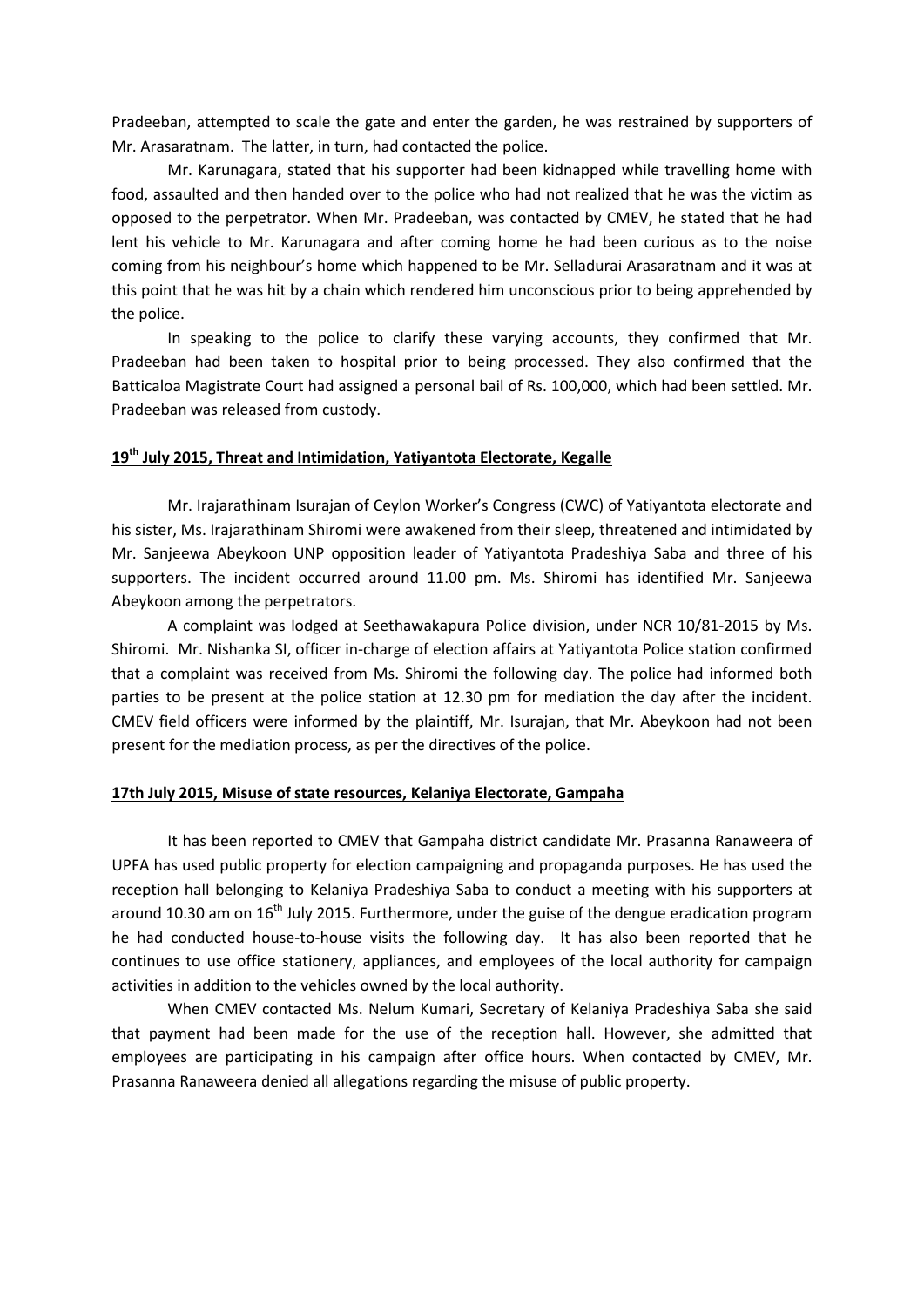#### **16th July, 2015- Threat and Intimidation in Kilinochchi, Jaffna**

CMEV received a complaint by an independent group candidate Ms. Annaluxmi Wanasudan, affiliated to group 06 that she was threatened by a group of 3 individuals on three occasions. She said that they introduced themselves as CID officers and has tried taking a photograph of her. Further, when attempting to question her they had failed to produce any identification. Ms. Annaluxmi told CMEV that one of the individuals was known as Mr. Ramesh, who when contacted admitted that he is not a CID officer but an army officer. A complaint has not been lodged with the police regarding the incident.

### **14th July 2015, Assaulted, Mahiyangana Electorate, Badulla.**

It was reported to CMEV that UPFA candidate, Uva Provincial Minister Mr. Anura Vidanagamage and his supporters assaulted Mr. Hemantha Warnasooriya, the brother of Mr. Nishantha Warnasooriya. He had clashed with Mr.Vidanagamage near a guest- house owned by Mr. Nishantha Warnasooriya` in Soraborawewa around 4.30 pm on  $14<sup>th</sup>$  July 2015. Mr. Hemantha was admitted to Mahiyangana base hospital with minor injuries following the incident. He confirmed to CMEV that he lodged a complaint with the Mahiyangana Police who when contacted by CMEV stated that it was a private clash that had been successfully settled. Police refused to provide details of the complaint. CMEV was unable to contact Mr. Anura Vidanagamage for comment with regard to this incident.

## **14th July 2015, Assault, Damage to Property, Threat and Intimidation, Kalawana Electorate, Ratnapura**

It has been reported to CMEV that UNP opposition leader of the Kalawana Pradeshiya Sabha, Mr. Shanaka Molligoda, has assaulted UPFA candidate, Mr. Priyantha Athukorala. The dispute begun when Mr. Athukorala arrived at his campaign office at the Kalawana CTB bus stand which has been confirmed to the CMEV as being illegal- after he was informed that his cutout were removed and destroyed by Mr. Molligoda and his supporters. This occurred at around 10 pm and according to Mr. Athukorala it was at this point that he and his supporters were assaulted and shot at by the UNP supporters. The shooting also damaged his vehicle.

According to Mr. Meril Rupus Silva, UNP supporter present during the incident, they were preparing the premises for a meeting with Prime Minister Ranil Wickramasinghe on the following day. He confirmed that it was UNP supporters who had removed Mr. Athukorala's cut-out, as it was located in front of the stage which was being constructed.

Following a complaint made by Mr. Athukorala at Kalawana Police station, case CIB 02, the police had taken into custody Mr. Dasanayake Pathirana, a UNP supporter, who had been the main perpetrator in the assault on Mr. Athukorala. According to Mr. Athukorala, UNP supporters had gone to the Kalawana police station and forcibly released Mr. Pathirana from custody. When CMEV contacted the Kalawana police to clarify the allegation they stated that this situation had arisen due to a private dispute and no individual had been arrested.